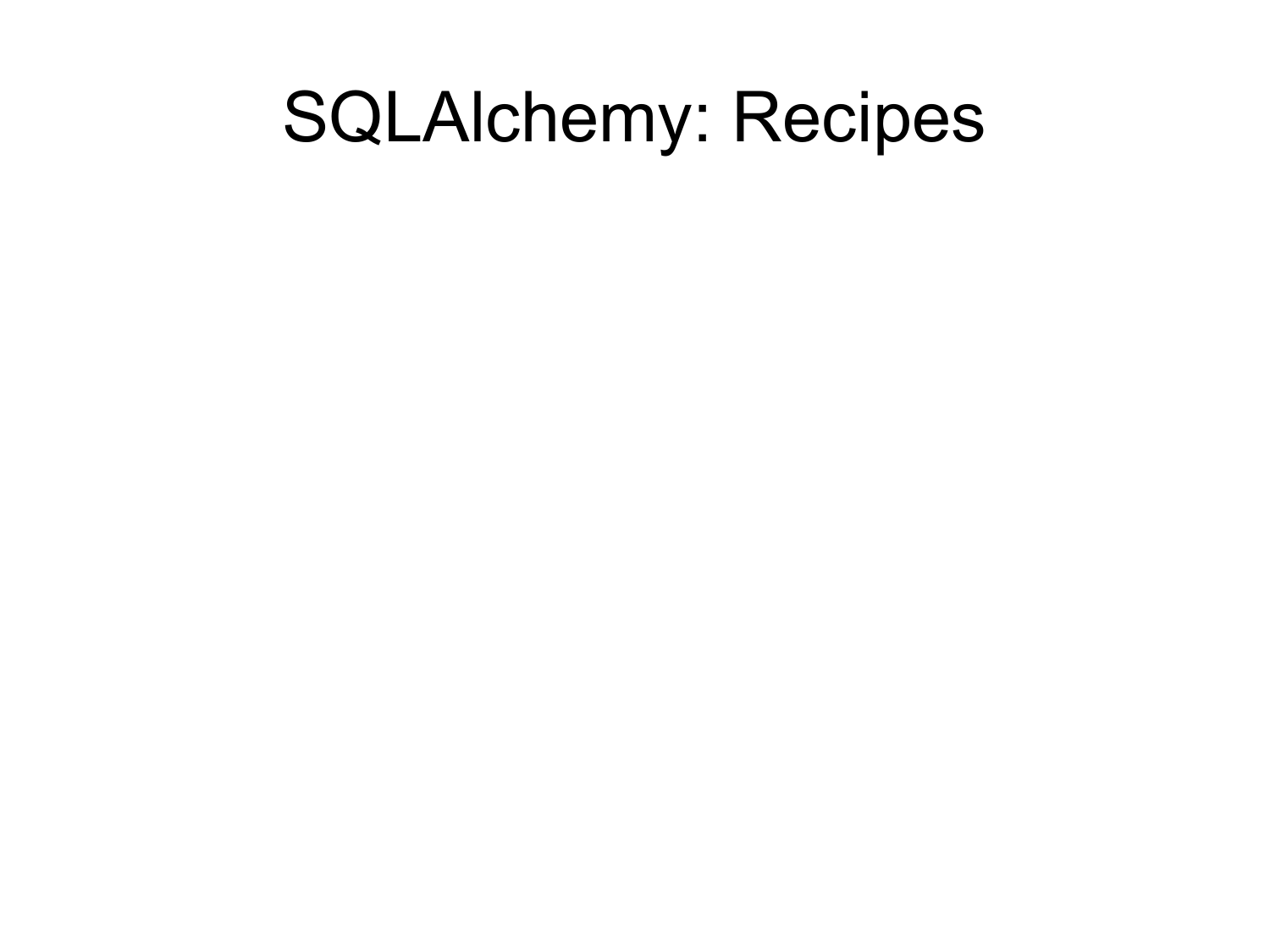#### The Problem Date values from strings

- Deserializing JSON to ORM objects
- JSON is a lame type-less encoding scheme.
- Dates are strings:
	- "2011-12-06T00:16:00"
	- These strings need to become dates magically.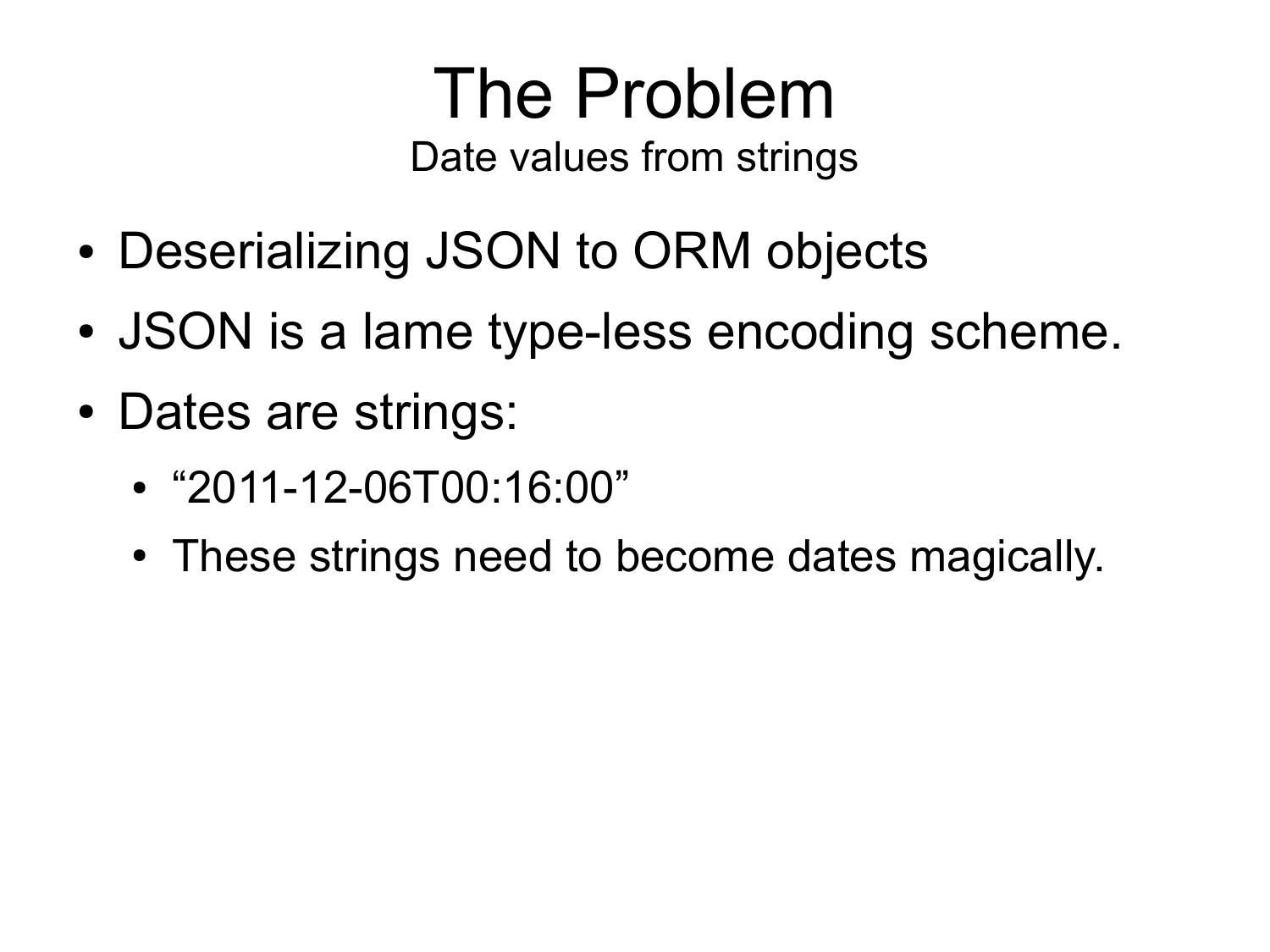#### Craft Some Magic Date values from strings

```
class JSONDateTime(TypeDecorator):
```

```
 """Allow storing a string into a datetime value, this allows for 
  automatically conversion of the JSON date strings into date values"""
 impl = DateTime
```

```
def \overline{=} init (self, *arg, **kw):
    TypeDecorator.__init__(self, *arg, **kw)
```

```
def process bind param(self, value, dialect):
```

```
 if value:
```

```
 if isinstance(value, basestring):
```

```
if (len(value) == 19):
```

```
 return datetime.strptime(value, '%Y-%m-%dT%H:%M:%S')
```

```
elif (len(value) == 16):
```

```
 return datetime.strptime(value, '%Y-%m-%dT%H:%M')
```

```
elif (len(value) == 0):
```

```
 return None
```

```
 elif isinstance(value, datetime):
```

```
 return value
```

```
 raise Exception('Cannot store value "{0}" as DateTime'.format(value))
 return None
```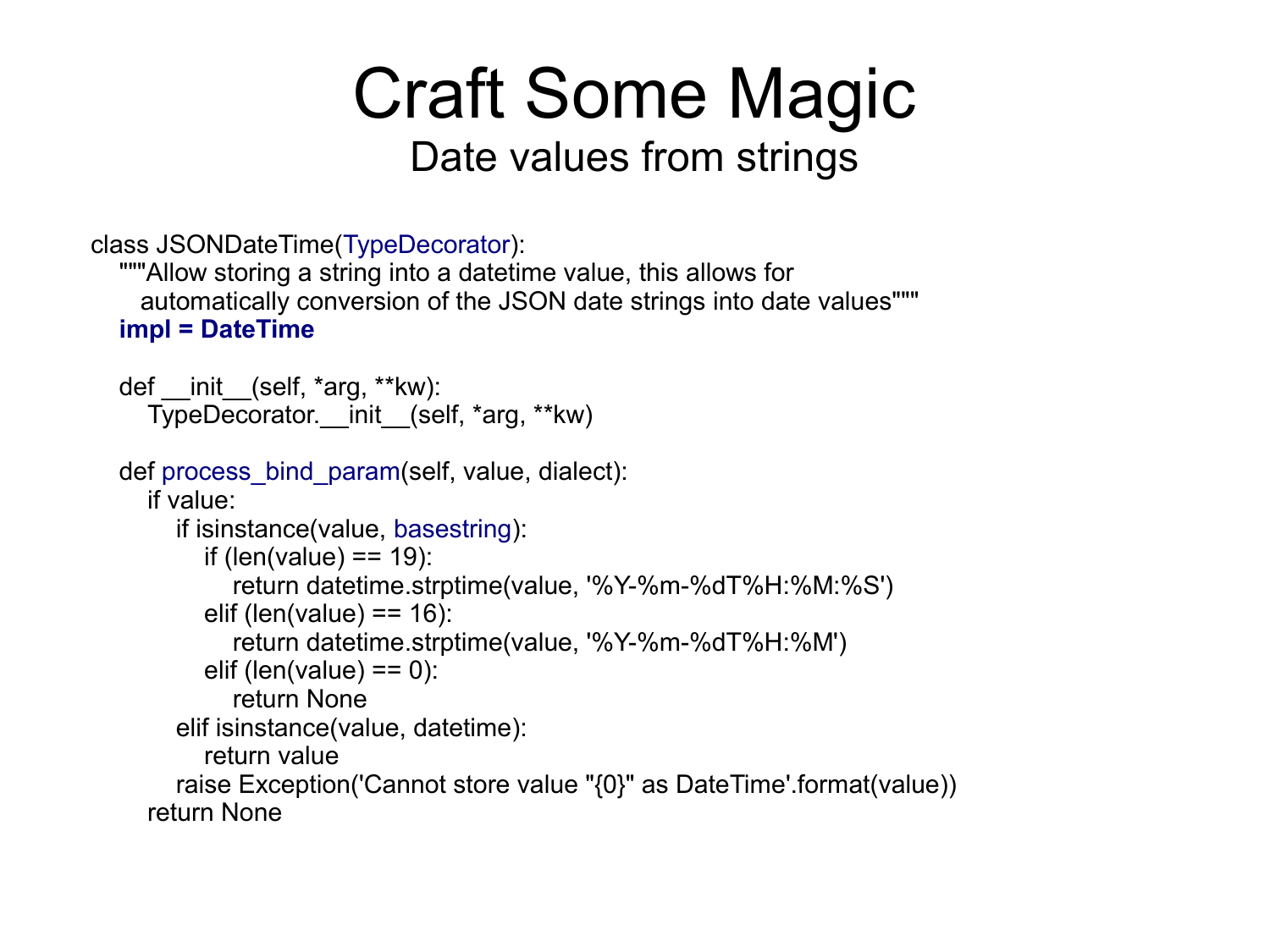#### Use The Magic Date values from strings

class LogEntry(Base): \_\_tablename\_\_ = 'logentry' LUID  $=$  Column(String(32), primary key=True) PARENT\_LUID = Column(String(32))  $ACTOR$ <sup>LUID</sup> = Column(String(32))  $objectid$  = Column(Integer, index=True)<br>actiondate =  $$  actiondate = **Column(JSONDateTime)** actorobjectid = Column(Integer)  $message$  = Column(String(255))  $\alpha$  = Column(String(20))

●This will create a DateTime column in the database that can be assigned to using a string. •The ORM knows that this is a date-time value.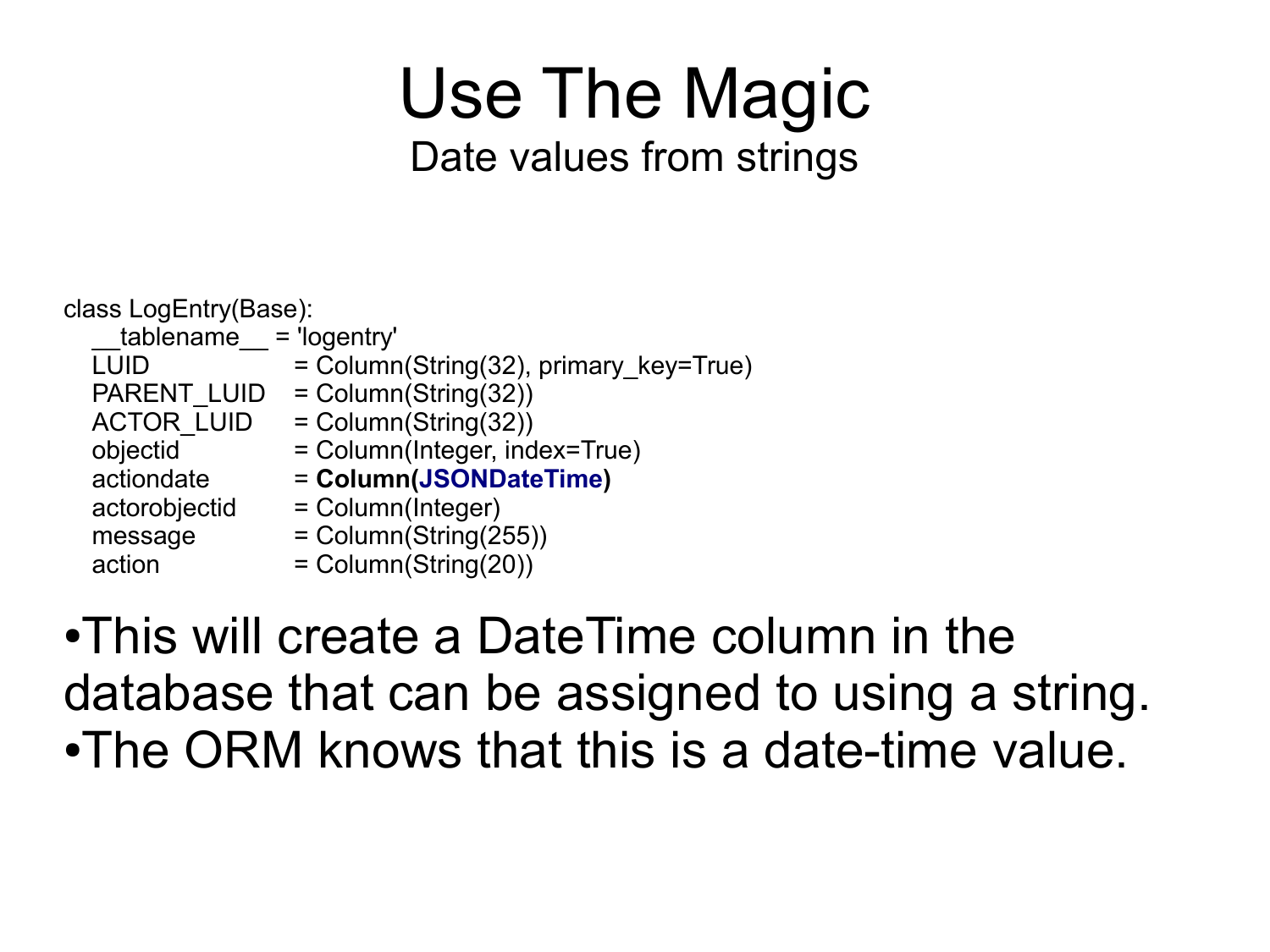#### The Problem EXPLAIN an SQLalchemy Query

- What is the query path of a query generated by SQLalchemy.
	- Manual queries can be easily testing using "EXPLAIN" / "EXPLAIN ANALYZE".
	- SQLalchemy queries only appear in the logs, and criteria and statement must then be combined for testing.
		- Awkward!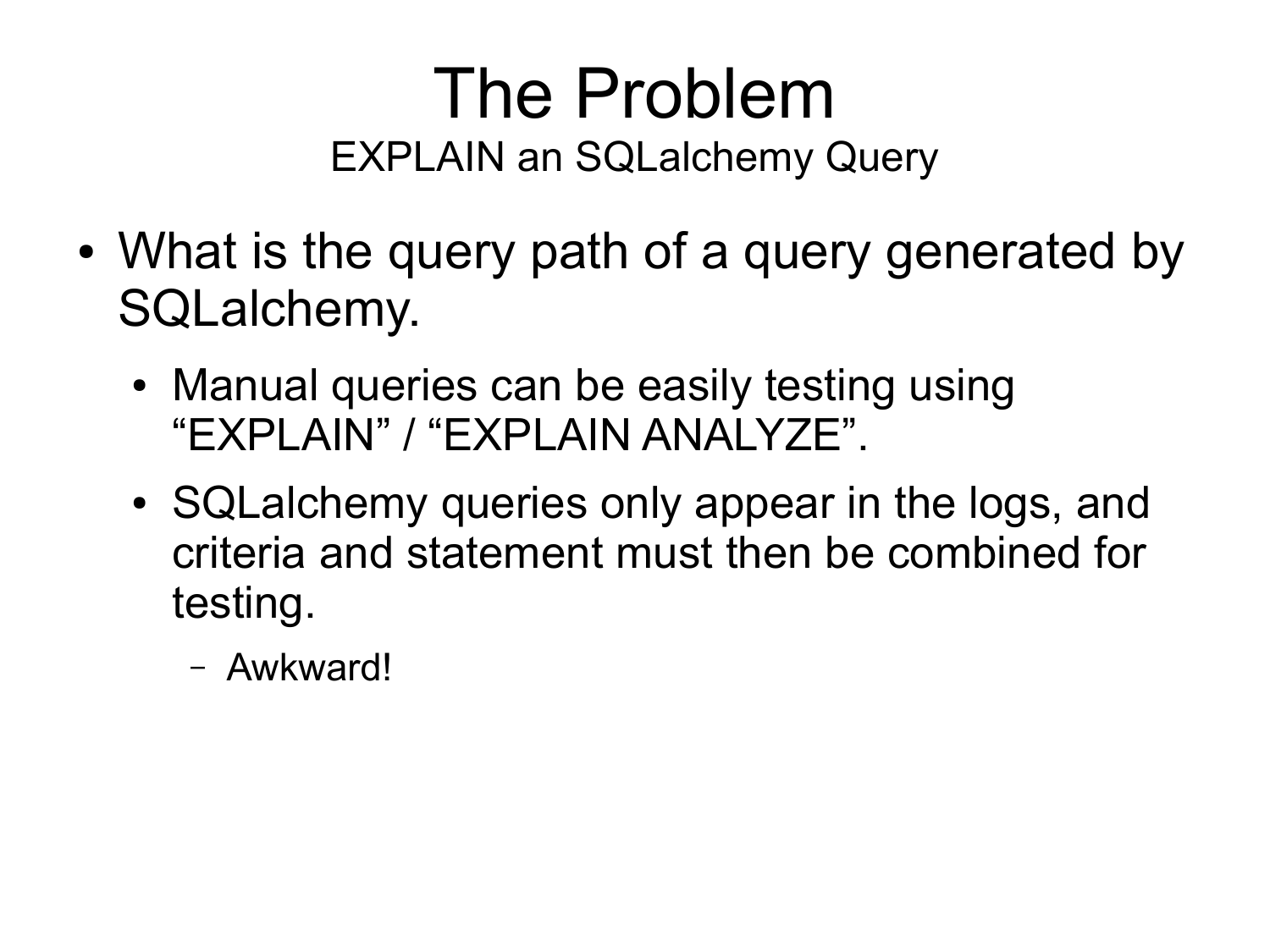#### Craft Some Magic EXPLAIN an SQLalchemy Query

import pprint from sqlalchemy import \* from sqlalchemy.ext.compiler import compiles from sqlalchemy.sql.expression import Executable, ClauseElement, literal as text from sqlalchemy.ext.declarative import declarative\_base from sqlalchemy.orm import sessionmaker, aliased

```
class Explain(Executable, ClauseElement):
  def init (self, stmt, analyze=False):
     self.statement = literal as text(stmt)
      self.analyze = analyze
```

```
@compiles(Explain, 'postgresql')
def pg_explain(element, compiler, **kw):
  text = "FXPI AIN" if element.analyze:
    text += "ANAI Y7F"
   text += compiler.process(element.statement)
   return text
```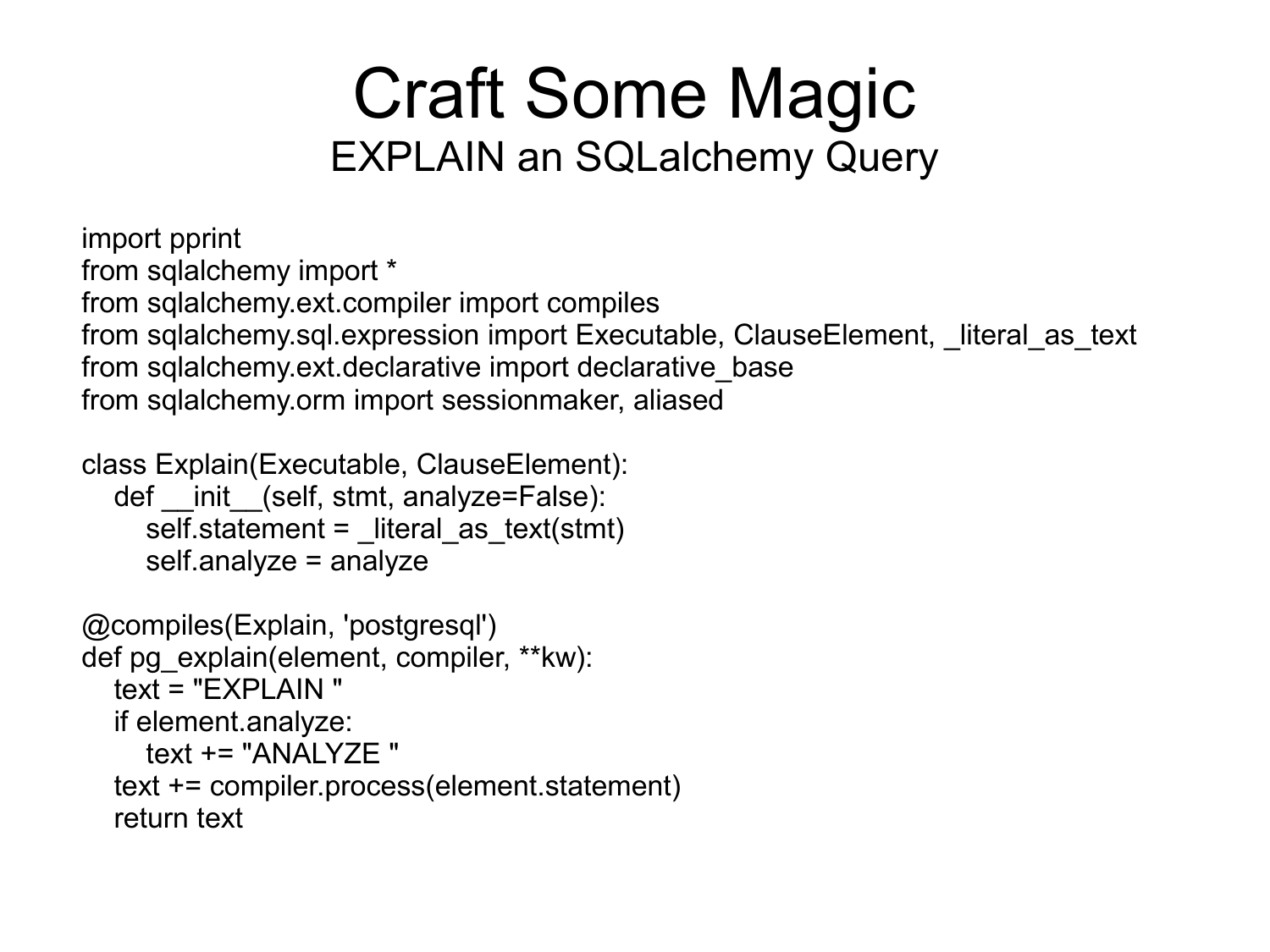#### Use The Magic EXPLAIN an SQLalchemy Query

if  $name = '$  main  $'$ :

```
 Base = declarative_base()
```
class Person(Base):

```
tablename = 'person'
 objectid = Column('company_id', Integer, primary_key=True)
first name = Column('firstname', String)
last name = Column('name', String)
```
engine = create\_engine('postgresql://OGo@127.0.0.1:5432/OGo', echo=False)

```
 sess = sessionmaker(engine)()
```

```
 query = sess.query(Person).filter(and_(Person.objectid > 10000, 
                        Person.last_name.ilike('W%')))
```

```
 print 'STATEMENT:\n {0}'.format(query.statement)
 x = sess.execute(Explain(query, analyze=True)).fetchall()
 pprint.pprint(x)
```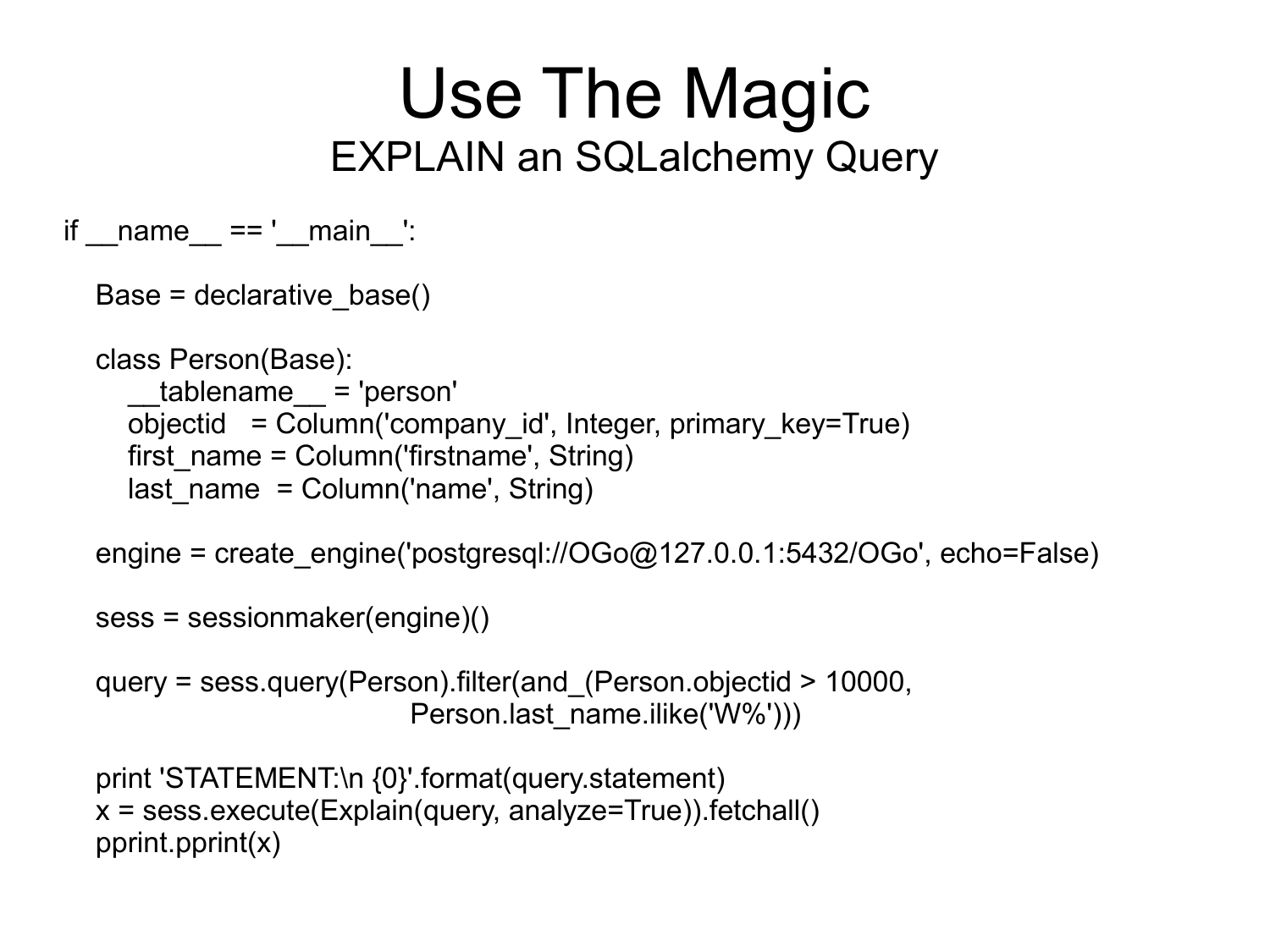#### See The Magic EXPLAIN an SQLalchemy Query

```
awilliam@linux-yu4c:~> python explain.py
STATEMENT:
SELECT person.company id, person.firstname, person.name
FROM person 
WHERE person.company id >:company id 1 AND lower(person.name) LIKE
lower(:name 1)
[(u'Seq Scan on person (cost=0.00..798.07 rows=1276 width=16)] (actual time=11.532..63.180 rows=1331 loops=1)',),
(u" Filter: ((company id > 10000) AND ((name)::text ~~* 'W%'::text))",),
(u'Total runtime: 63.307 ms',)]
```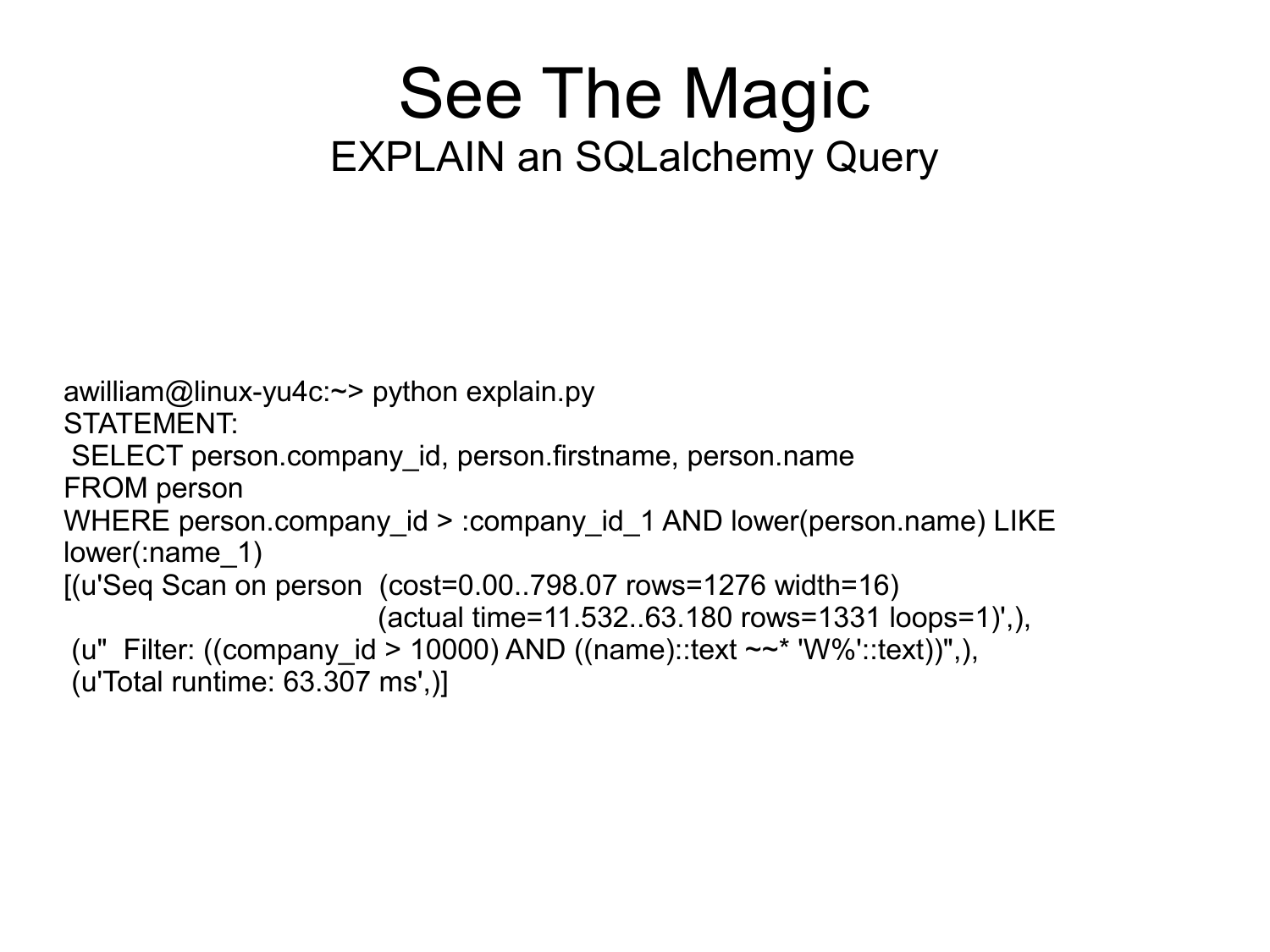#### The Problem Parent / Child Relationships

- An ORM object exists in a hierarchy with parents and children.
	- This hierarchy should be simple to navigate.
	- Code should be able to enumerate from the relationship.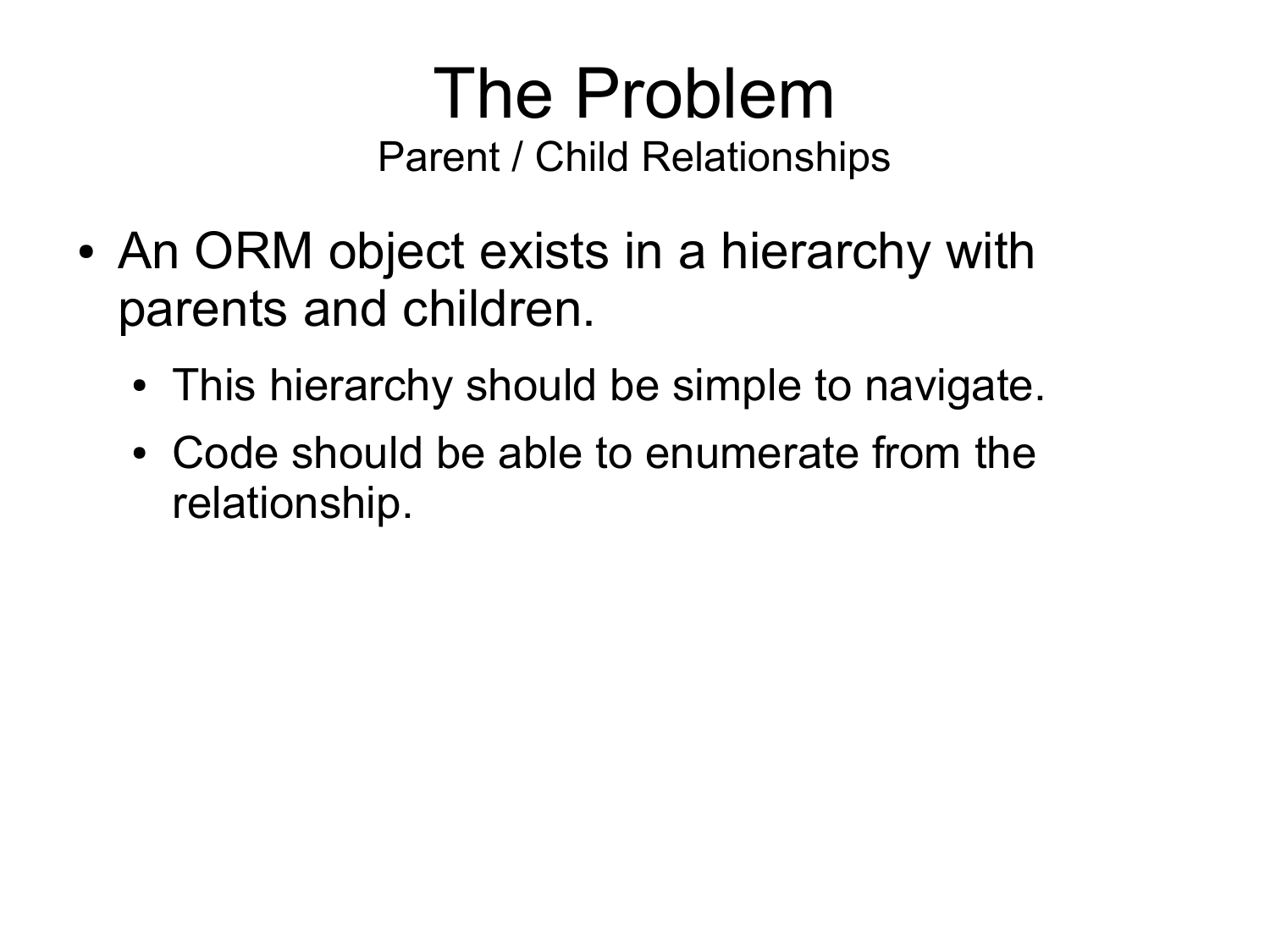#### Craft Some Magic Parent / Child Relationships

from sqlalchemy import \* from sqlalchemy.ext.declarative import declarative\_base from sqlalchemy.orm import sessionmaker, relation, backref

Base = declarative base()

```
class Task(Base):
    tablename = 'job' objectid = Column('job_id', Integer, primary_key=True)
  name = Column('name', String)
   parentid = Column('parent_job_id', Integer, ForeignKey('job.job_id'))
   children = relation('Task', 
                backref=backref("parent", 
                         remote side='job.c.job id'))
   def __repr__(self):
      return '<Task objectid={0} parentid={1}/>'.\
           format(self.objectid, self.parentid
```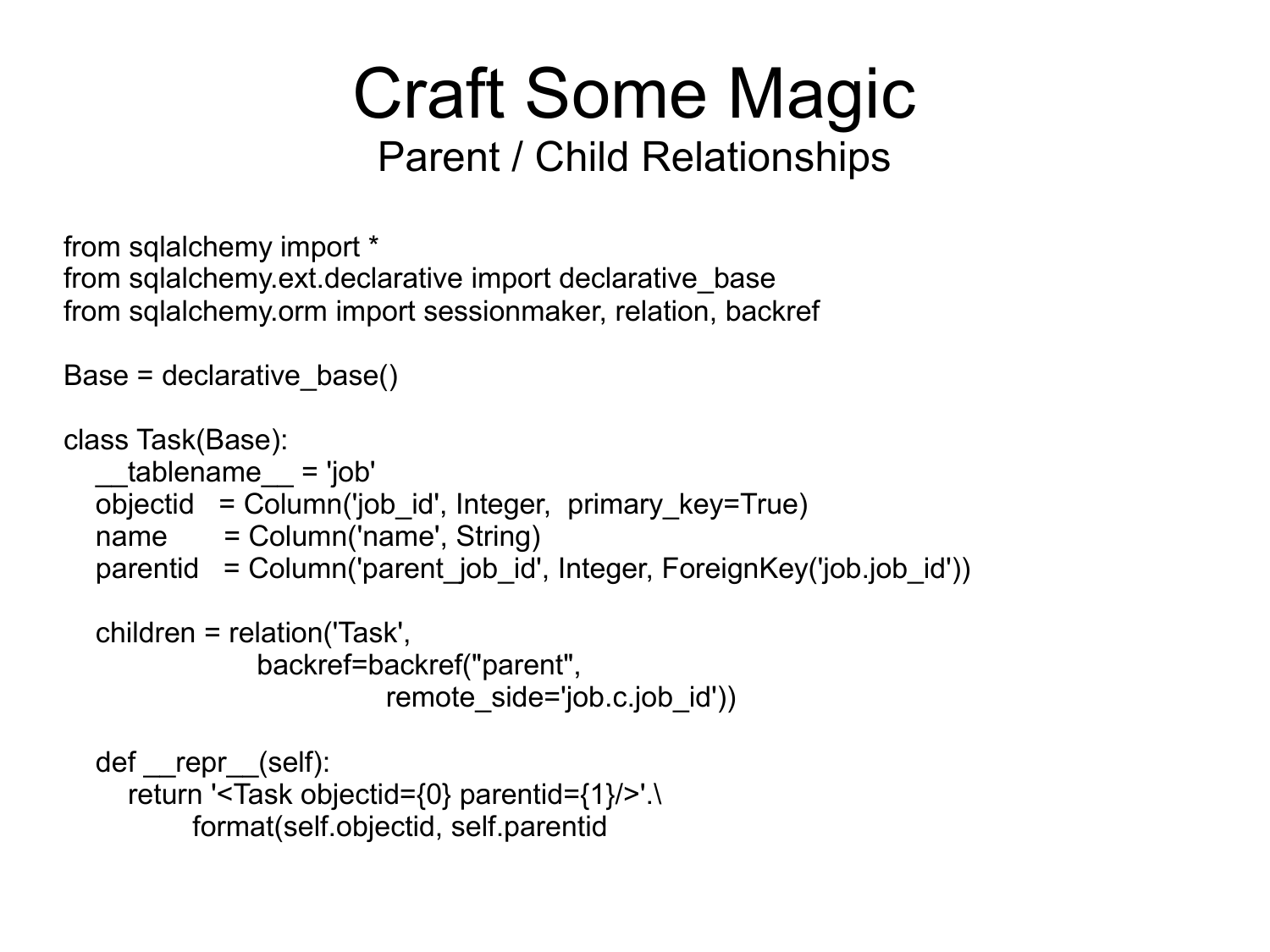#### Use The Magic Parent / Child Relationships

if  $name = '$  main  $'$ :

engine = create\_engine('postgresql://OGo@127.0.0.1:5432/OGo', echo=False)

```
 session = sessionmaker(engine)()
```
query = session.query(Task).filter(Task.parentid != None)

 $x =$  query.all()[0] print 'Task', x, print 'Parent', x.parent print 'Chilren', x.children print 'Parent\'s Children:', x.parent.children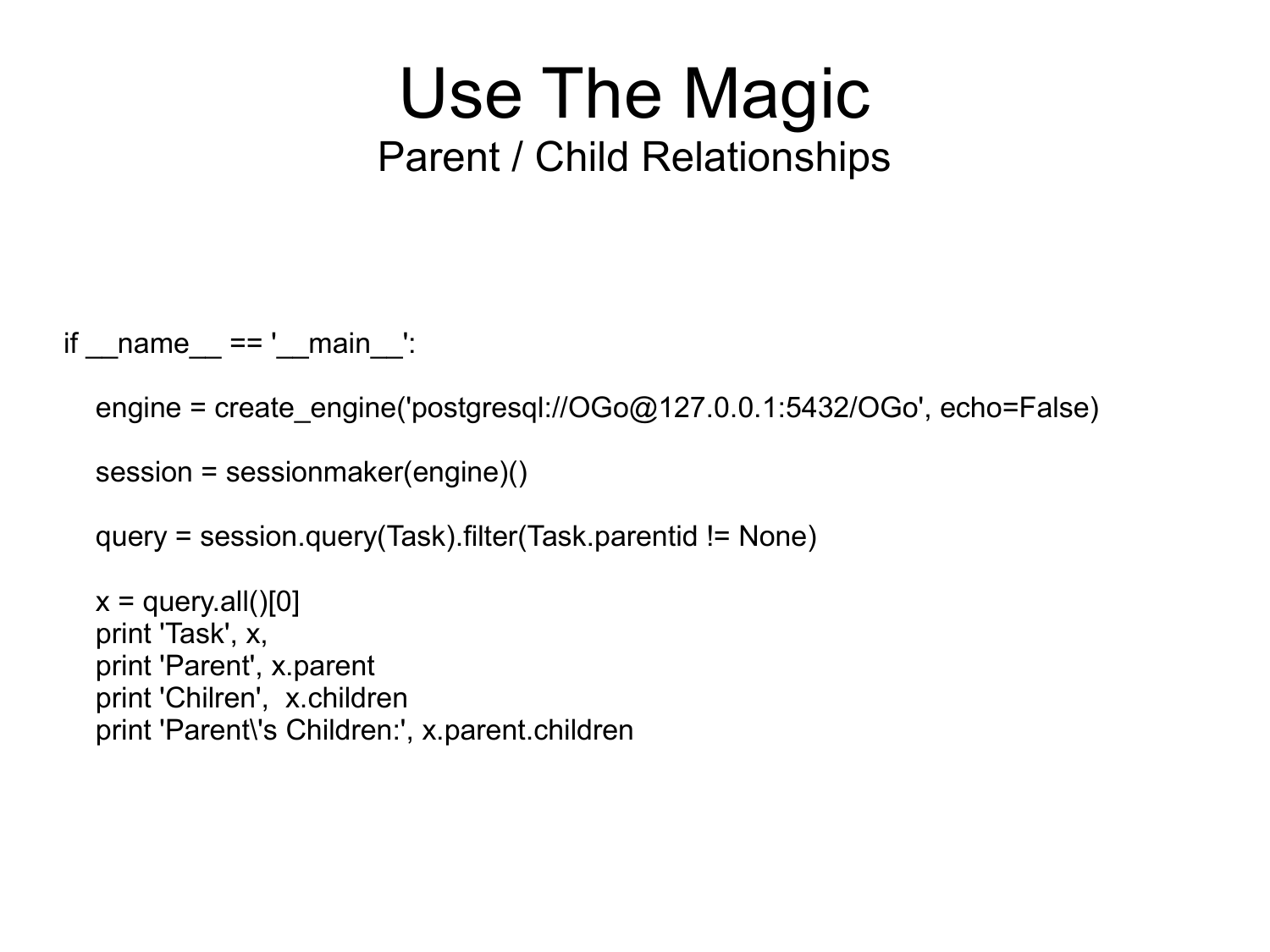#### See The Magic Parent / Child Relationships

awilliam@linux-yu4c:~> python parent.py Task <Task objectid=14262051 parentid=12975725/> Parent <Task objectid=12975725 parentid=None/> Chilren [] Parent's Children: [<Task objectid=14262051 parentid=12975725/>]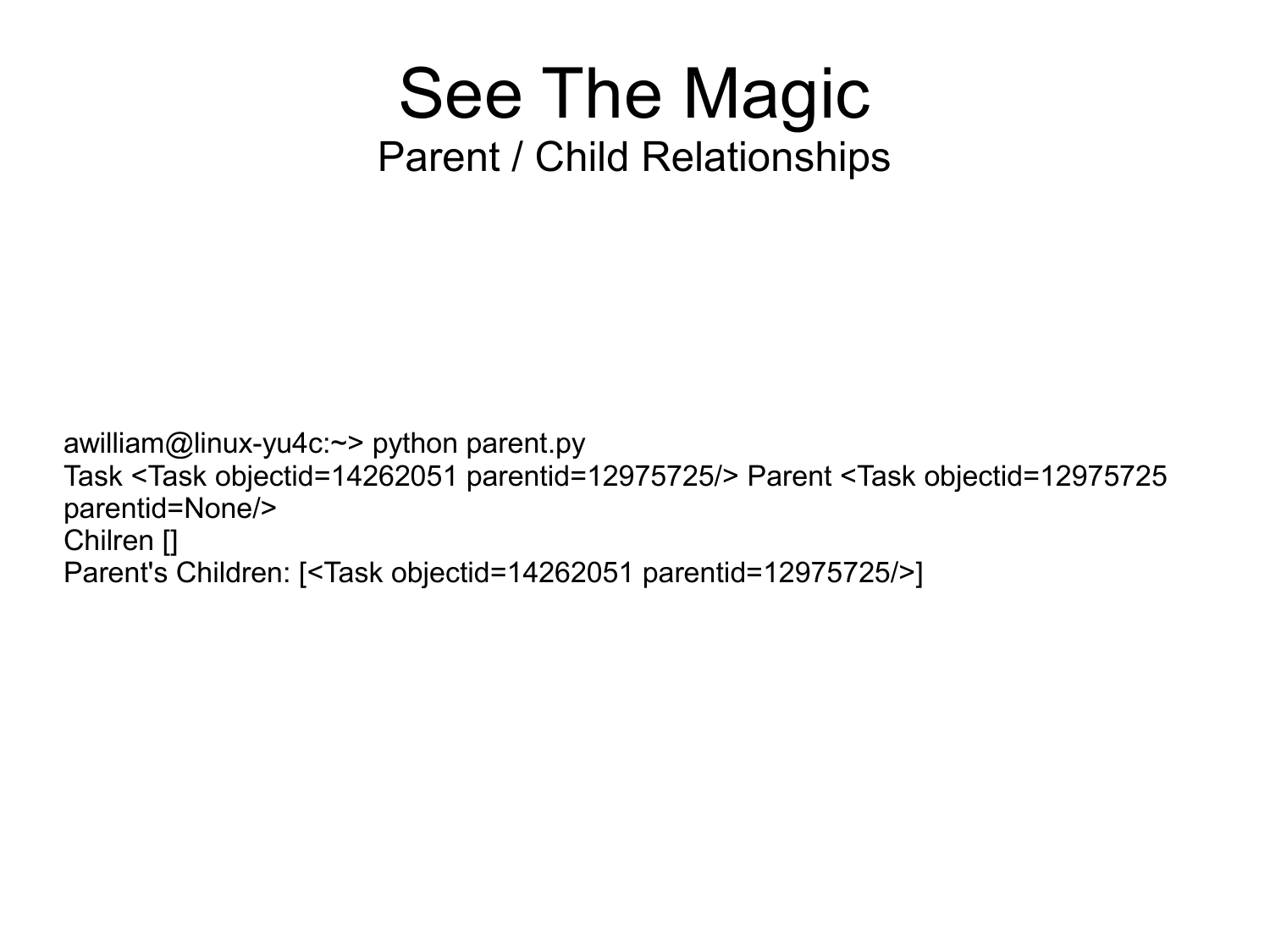## The Problem

- Create a more flexible / professional UI the provides MDF / docking functionality
	- like in Eclipse, MonoDevelop, etc...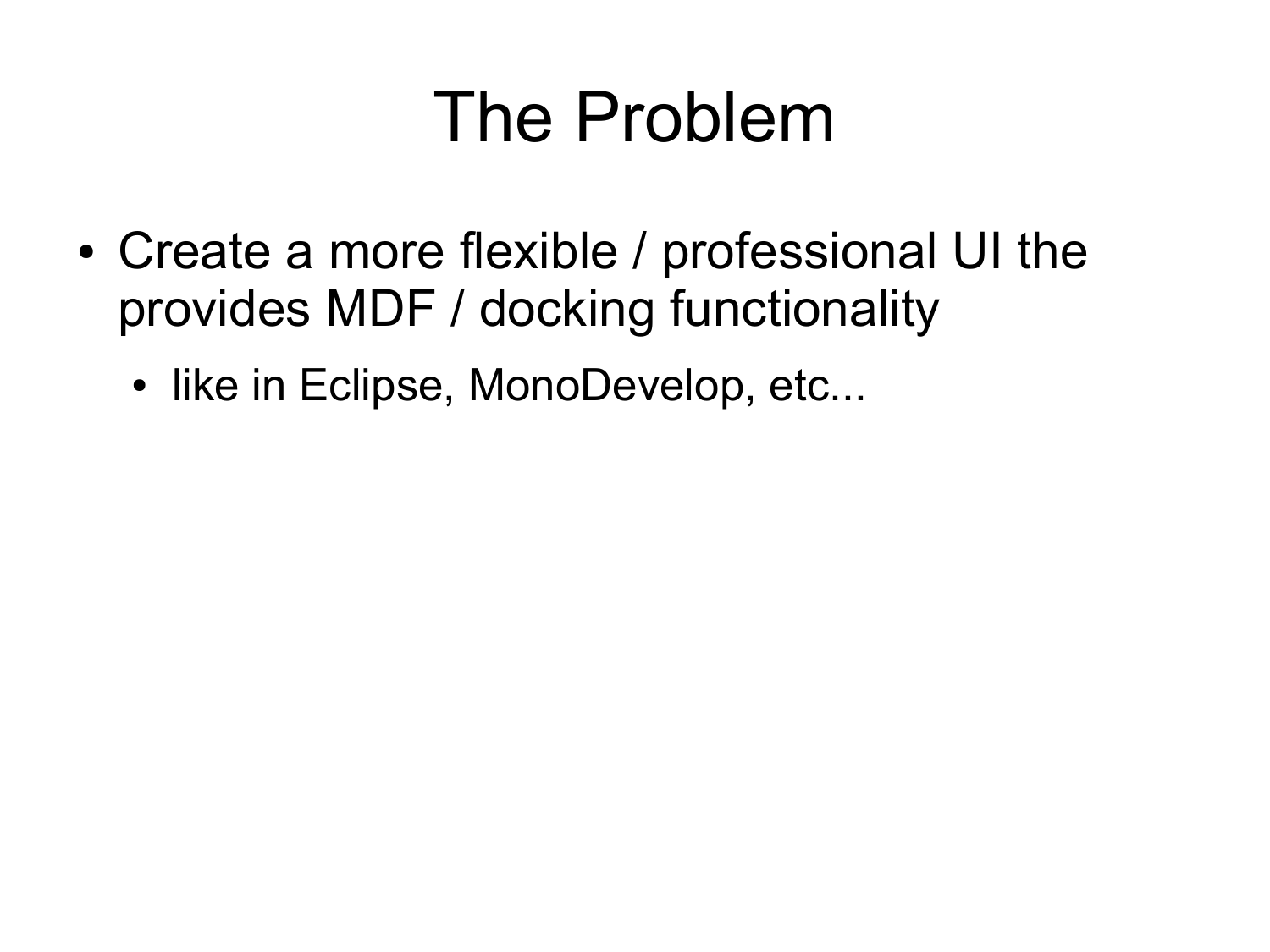# etk.docking

- https://github.com/dieterv/etk.docking/
- Became Beta on 2011-05-08
- Primary Developer: Dieter Verfaillie
- License: LGPL
- Used in Gaphor

| <b>ADD</b>                             | \ Gaphor - /Users/arjan/Development/gaphor/examples/showcase.gaphor                                                            |                                         |
|----------------------------------------|--------------------------------------------------------------------------------------------------------------------------------|-----------------------------------------|
| file Diagram Edit Tools Window Help    |                                                                                                                                |                                         |
| ⊠<br>髙<br>⊟<br>Save<br>Save As<br>Open | $\mathbb{C}$<br>$Q \tQ$<br>$\psi$<br>$\mathcal{L}_{\mathcal{D}}$<br>Unda:<br>Weda <sup>1</sup><br>Zoom in Zoom Out Normal Size |                                         |
| Namespace(1)<br><b>MO</b>              | $[$ (Menain (1)                                                                                                                | <b>CO LisaboxLi</b><br><b>KILEY</b>     |
| Y C New model                          |                                                                                                                                | / 000<br>脑                              |
| <b>&gt; 图 NewClass</b>                 |                                                                                                                                | $\mathbf{r}^{\mathbf{r}^{\mathbf{r}}}$  |
| <b>NewClass</b>                        |                                                                                                                                |                                         |
| El Newtriteraction                     |                                                                                                                                | + Classes                               |
| The NewPackage                         |                                                                                                                                | $\Box$ $\circ$ $\Box$ $\prime$ $\prime$ |
| <sup>25</sup> main                     | ingara<br>200<br>NewPackage                                                                                                    | $9 - 9$                                 |
|                                        |                                                                                                                                | · Components                            |
|                                        |                                                                                                                                | 80000                                   |
|                                        | <b>CONTRACTOR</b><br>hiereAction.                                                                                              |                                         |
|                                        |                                                                                                                                | $\mathbf{r}^{\mathbf{p}}$               |
|                                        | <b>Readless</b><br>$+1$<br>name<br>$+1$<br>New Class                                                                           | # Actions                               |
|                                        | 1.451<br>+ spart1                                                                                                              | $\circ$<br>∾                            |
|                                        |                                                                                                                                | ロ目ノ<br>в                                |
|                                        | Newtheraction                                                                                                                  | I interactions                          |
|                                        |                                                                                                                                | # States                                |
|                                        | <b>Issue Adva</b>                                                                                                              | F Use Cases<br>+ Profiles               |
|                                        |                                                                                                                                |                                         |
|                                        |                                                                                                                                |                                         |
|                                        | Alement Editor (L)                                                                                                             | <b>KITCH</b>                            |
|                                        | Name   NewClass                                                                                                                |                                         |
|                                        | <b>DAbstract</b>                                                                                                               |                                         |
|                                        | <b>I Altributes</b>                                                                                                            |                                         |
|                                        | <b>1 Operations</b>                                                                                                            |                                         |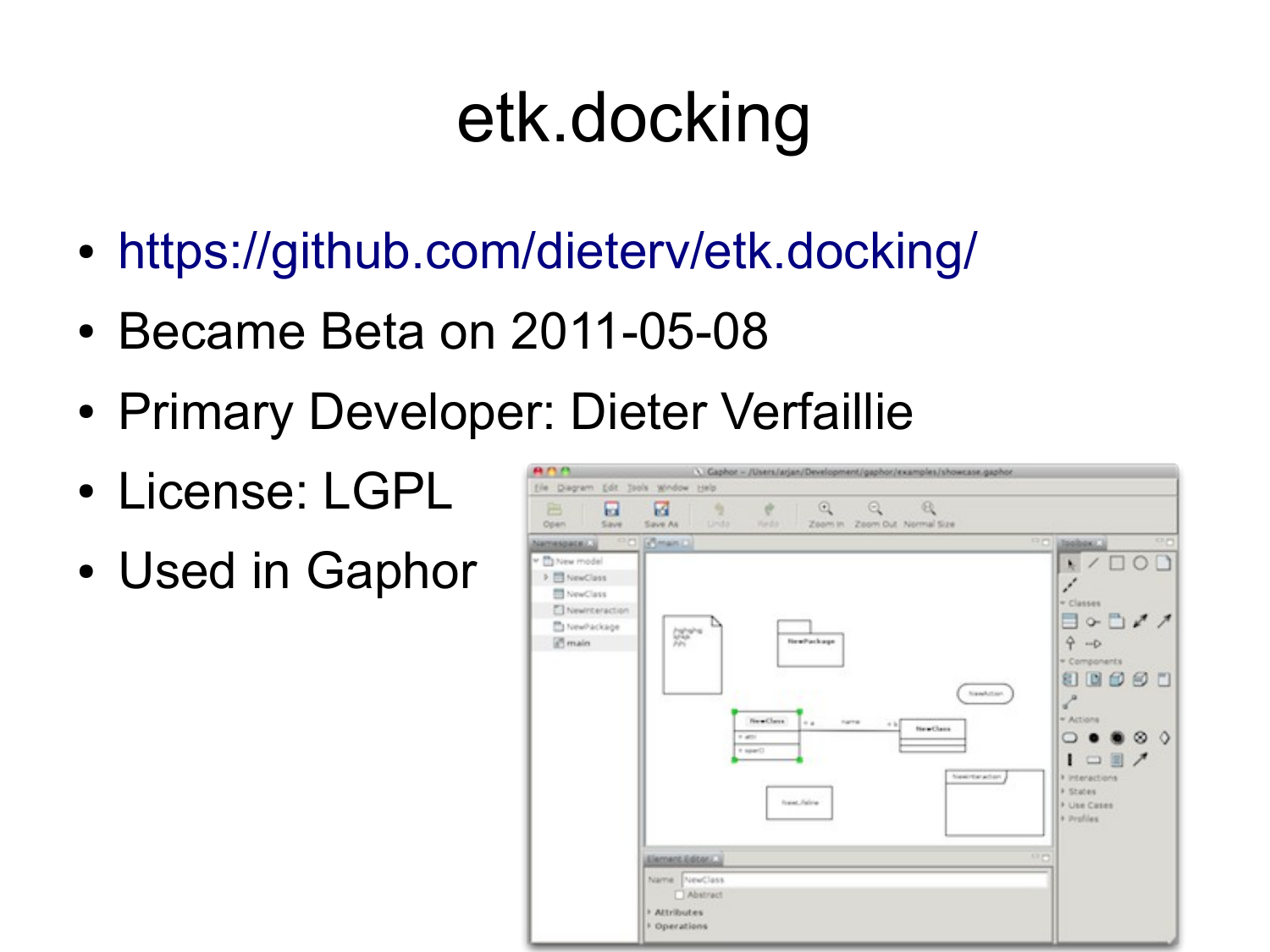## Widgets